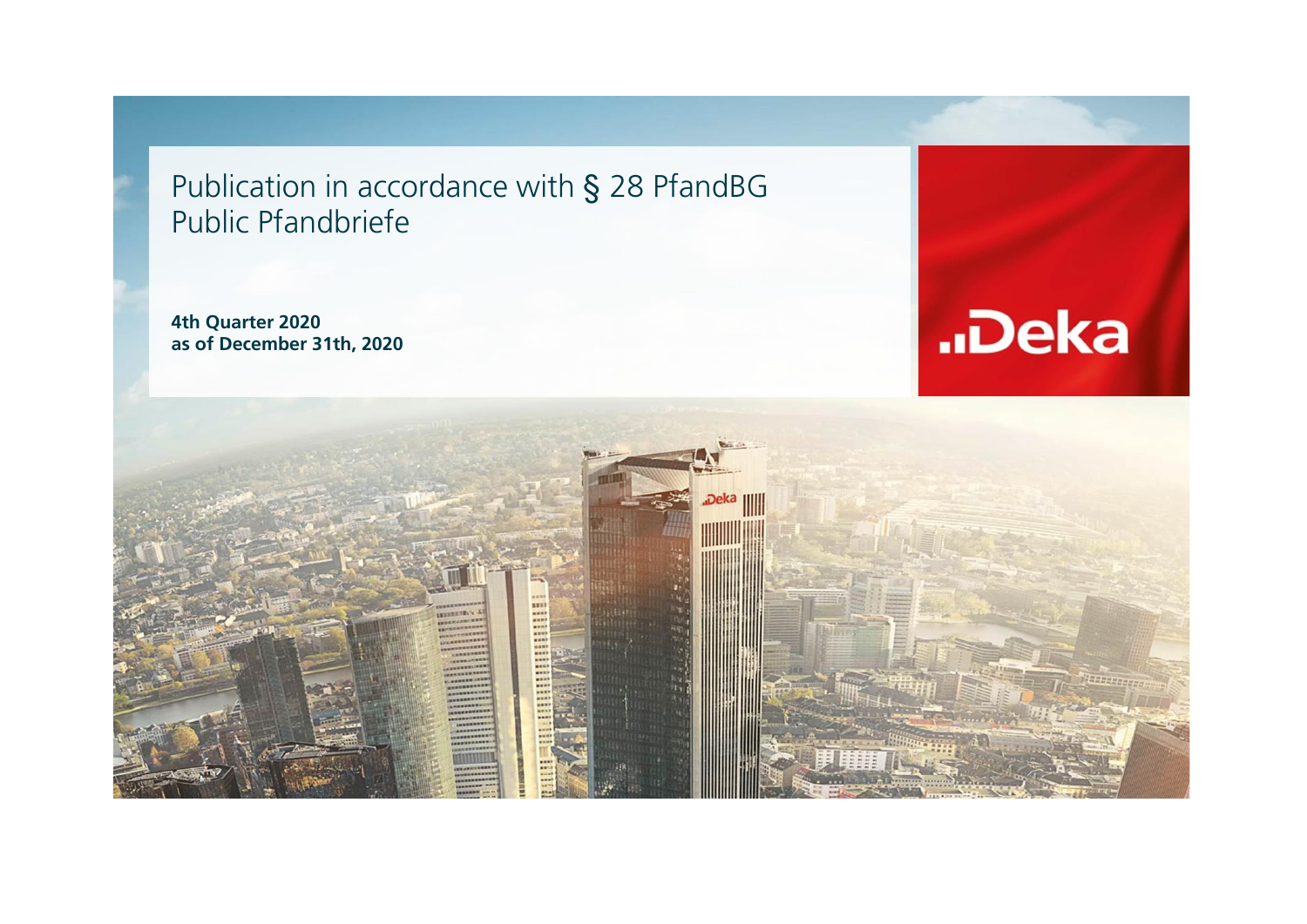# Public Pfandbriefe - Publication in accordance with § 28 PfandBG as of December 31th, 2020

# **Table of contents**

| <b>Publication in accordance with § 28 PfandBG</b>                                                                               | Page(s) |
|----------------------------------------------------------------------------------------------------------------------------------|---------|
| I. Nominal value                                                                                                                 | 3       |
| II. vdp-Credit qualitiy differentiation model                                                                                    | 3       |
| III. Derivatives contained in cover pool                                                                                         | 3       |
| IV. Nominal value and net present value                                                                                          | 4       |
| V. Maturity structure                                                                                                            | 5       |
| VI. Breakdown of cover pool by size                                                                                              | 6       |
| VII. Fixed-interest rate assets                                                                                                  | 6       |
| VIII. Additional cover pool assets                                                                                               | 7       |
| IX. Distribution of cover pool assets - Regular cover (incl. statutory overcollateralization) in mill EUR                        | 8       |
| X. Distribution of cover pool assets (amounts directly owed) - Regular cover (incl. statutory overcollateralization) in mill EUR | 9       |
| XI. Distribution of cover pool assets (quaranteed amounts) - Regular cover (incl. statutory overcollateralization) in mill EUR   | 10      |
| XII. Distribution of cover pool assets (quarantees for reasons of export promotion) - Regular cover in mill EUR                  | 11      |
| XIII. Debts in arrears > 90 Days (in mill EUR)                                                                                   | 12      |
| XIV. Total amounts of nonperforming assets, if at least 5% of each individual claim are non performing(in mill EUR)              | 13      |
|                                                                                                                                  |         |

#### **Additional voluntary information**

| I. Additional voluntary information about the cover pool               | $14 - 15$ |
|------------------------------------------------------------------------|-----------|
| II. Additional voluntary information about the outstanding Pfandbriefe |           |

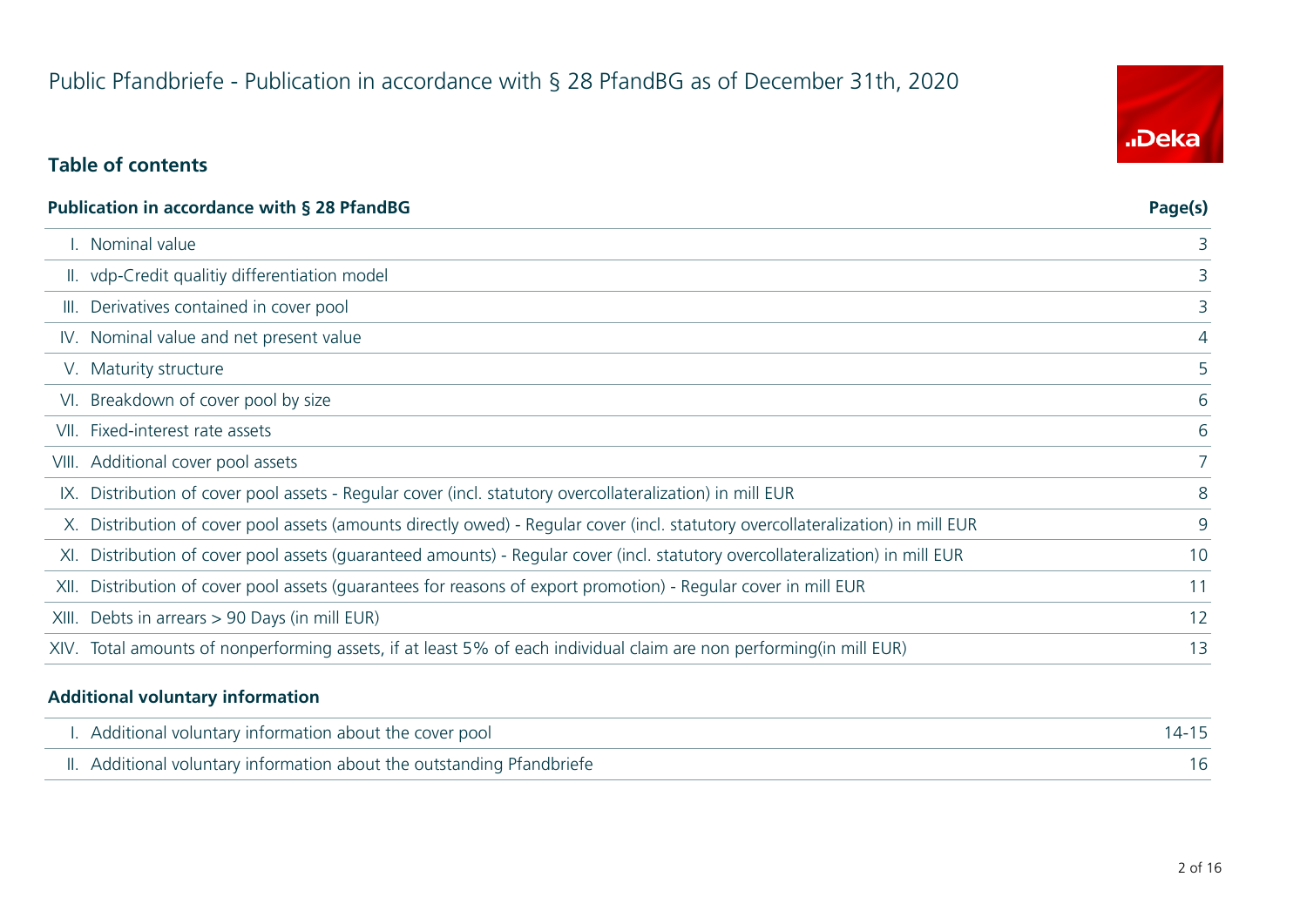

#### **I. Nominal value**

| <b>Total amounts in mill EUR</b>          | <b>Nominal value</b> |         |  |
|-------------------------------------------|----------------------|---------|--|
|                                           | Q4/2020              | Q4/2019 |  |
| Outstanding Pfandbriefe                   | 3.463.8              | 2.606.4 |  |
| Public sector cover pool                  | 4.291.0              | 3.859,3 |  |
| Overcollateralization                     | 827.2                | 1.253,0 |  |
| Overcollateralization in % of outstanding | 23.9%                | 48,1 %  |  |

# **II. vdp-Credit qualitiy differentiation model**

| Overcollateralization in consideration of the<br>"vdp-Credit quality differentiation model" | <b>Nominal value</b> |         | Net present value |         |  |
|---------------------------------------------------------------------------------------------|----------------------|---------|-------------------|---------|--|
| in mill EUR                                                                                 | O4/2020              | 04/2019 | O4/2020           | 04/2019 |  |
| Overcollateralization                                                                       | 827.2                | 1.253,0 | 904.4             | .357.8  |  |
| Overcollateralization according to the "vdp-Credit quality<br>differentiation model"        | 827.2                | 1.253.0 | 904.4             | 1.357.8 |  |
| Overcollateralization in % of outstanding                                                   | 23.9%                | 48.1 %  | 24.3%             | 47,6 %  |  |

#### **III. Derivatives contained in cover pool**

| <b>Total amounts in mill EUR</b> | <b>Nominal value</b> |         |
|----------------------------------|----------------------|---------|
|                                  | O4/2020              | 04/2019 |
| Derivates                        | 0.0                  | 0.0     |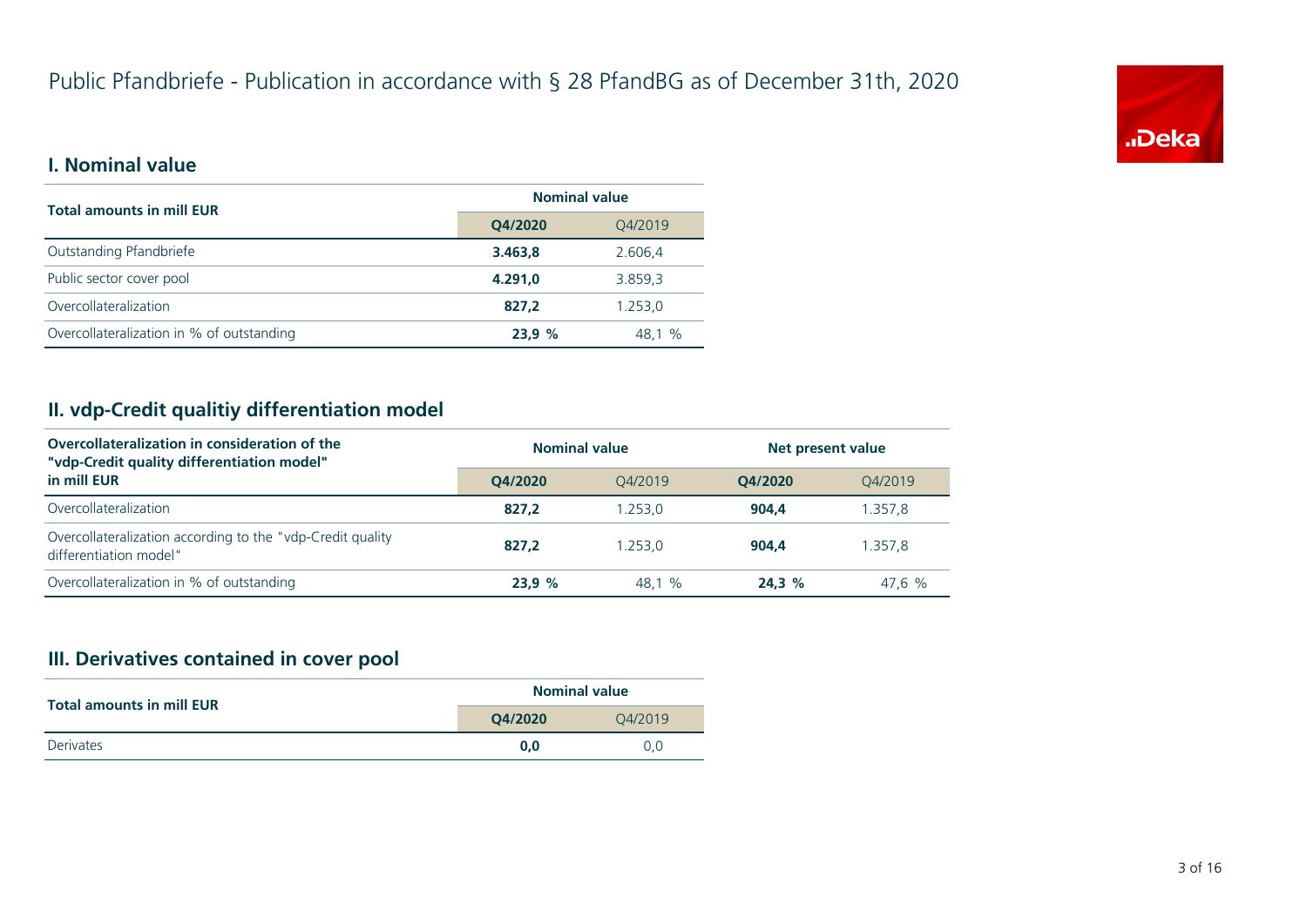

# **IV. Nominal value and net present value**

| <b>Total amounts in mill EUR</b>          | <b>Nominal value</b> |         | Net present value |         |
|-------------------------------------------|----------------------|---------|-------------------|---------|
|                                           | O4/2020              | 04/2019 | O4/2020           | 04/2019 |
| Outstanding Pfandbriefe                   | 3.463.8              | 2.606.4 | 3.724.9           | 2.851,8 |
| Public sector cover pool                  | 4.291.0              | 3.859.3 | 4.629.3           | 4.209,6 |
| Overcollateralization                     | 827.2                | 1.253.0 | 904.4             | 1.357,8 |
| Overcollateralization in % of outstanding | 23,9%                | 48,1 %  | 24.3%             | 47,6 %  |

| <b>Total amounts in mill EUR</b>          | Net present value + 250 BP |         | Net present value - 250 BP |         | Net present value<br><b>Currency stress</b> |         |
|-------------------------------------------|----------------------------|---------|----------------------------|---------|---------------------------------------------|---------|
|                                           | O4/2020                    | O4/2019 | O4/2020                    | O4/2019 | O4/2020                                     | Q4/2019 |
| Outstanding Pfandbriefe                   | 3.345.4                    | 2.531,4 | 4.201,5                    | 3.247.0 | 3.345.4                                     | 2.501,7 |
| Public sector cover pool                  | 4.087.5                    | 3.731.7 | 5.392.3                    | 4.873.9 | 4.065.7                                     | 3.689,2 |
| Overcollateralization                     | 742.1                      | 1.200.2 | 1.190.7                    | 1.626.9 | 720.3                                       | 1.187.5 |
| Overcollateralization in % of outstanding | 22.2%                      | 47.4 %  | 28,3%                      | 50,1 %  | 21.5%                                       | 47,5 %  |

| <b>Foreign Currencies</b> | Net present value for each foreign<br>currency (in mill) |         | <b>Rates of exchange</b> |         | Net present value<br>in mill EUR |         |
|---------------------------|----------------------------------------------------------|---------|--------------------------|---------|----------------------------------|---------|
|                           | O4/2020                                                  | O4/2019 | O4/2020                  | O4/2019 | O4/2020                          | Q4/2019 |
| <b>USD</b>                | 160,3                                                    | 86,2    | 1,22710                  | .12340  | 130,7                            | 76,7    |
| <b>Total amounts</b>      |                                                          |         |                          |         | 130,7                            | 76,7    |

Remark: Net present value on Static Method basis in accordance with § 5 and § 6 PfandBarwertV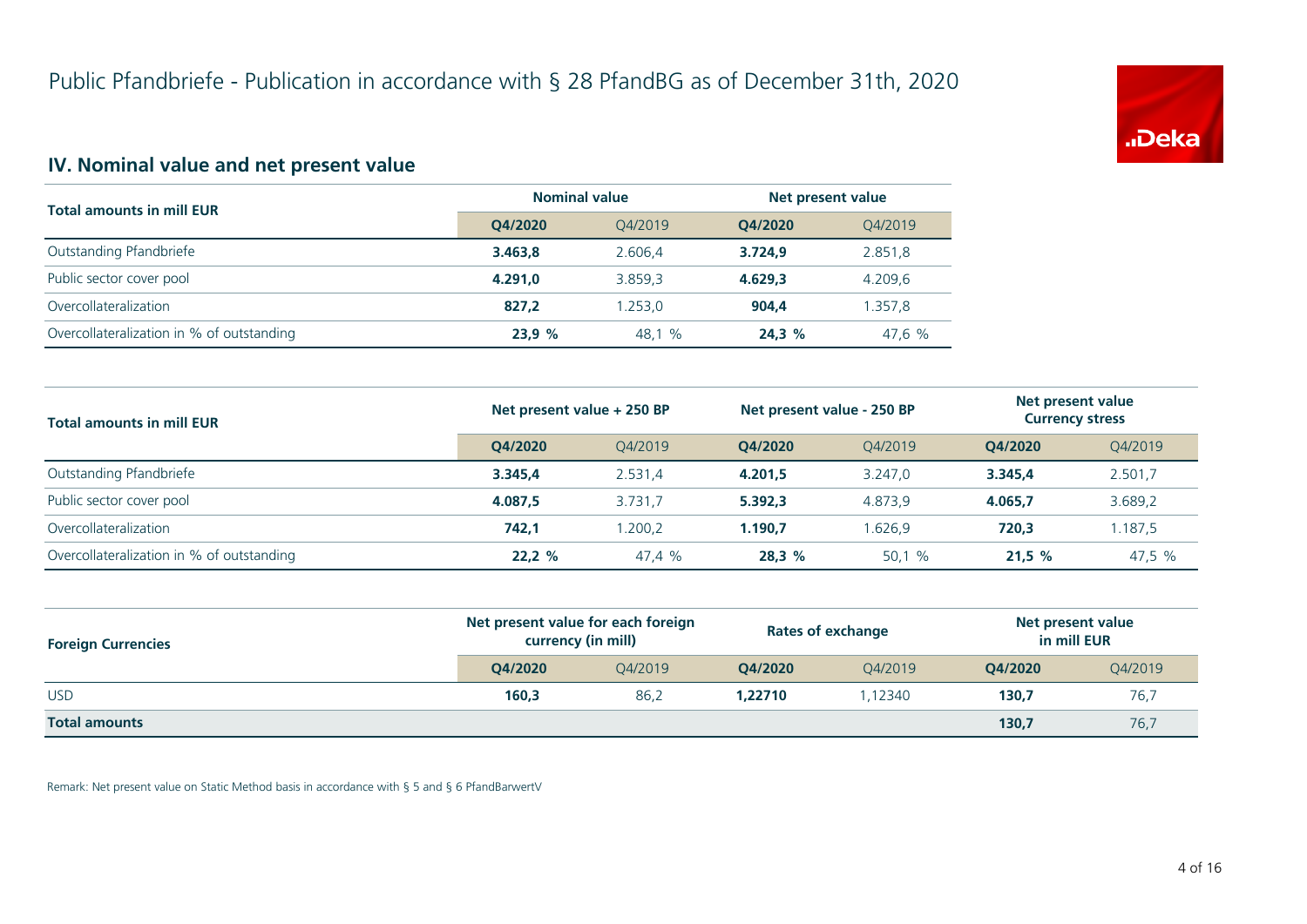

# **V. Maturity structure**

| <b>Maturity ranges</b> |        | <b>Outstanding Pfandbriefe in mill EUR</b> |         | Public sector cover pool in mill EUR |         |         |
|------------------------|--------|--------------------------------------------|---------|--------------------------------------|---------|---------|
|                        |        |                                            | Q4/2020 | Q4/2019                              | Q4/2020 | Q4/2019 |
|                        | $\leq$ | 6 months                                   | 281,9   | 72,4                                 | 125,1   | 174,0   |
| 6 months               | $\leq$ | 12 months                                  | 0,5     | 231,0                                | 84,1    | 40,9    |
| 12 months              | $\leq$ | 18 months                                  | 673,0   | 105,8                                | 79,4    | 185,1   |
| 18 months              | $\leq$ | 2 years                                    | 190,0   | 0,5                                  | 15,9    | 138,7   |
| 2 years                | $\leq$ | 3 years                                    | 545,0   | 288,0                                | 585,5   | 189,3   |
| 3 years                | $\leq$ | 4 years                                    | 369,7   | 395,0                                | 348,2   | 274,5   |
| 4 years                | $\leq$ | 5 years                                    | 290,0   | 367,5                                | 325,5   | 229,1   |
| 5 years                | $\leq$ | 10 years                                   | 718,9   | 943,3                                | 1.348,1 | 1.480,3 |
|                        | $\geq$ | 10 years                                   | 394,7   | 202,8                                | 1.379,1 | 1.147,3 |
| <b>Total amounts</b>   |        |                                            | 3.463,8 | 2.606,4                              | 4.291,0 | 3.859,3 |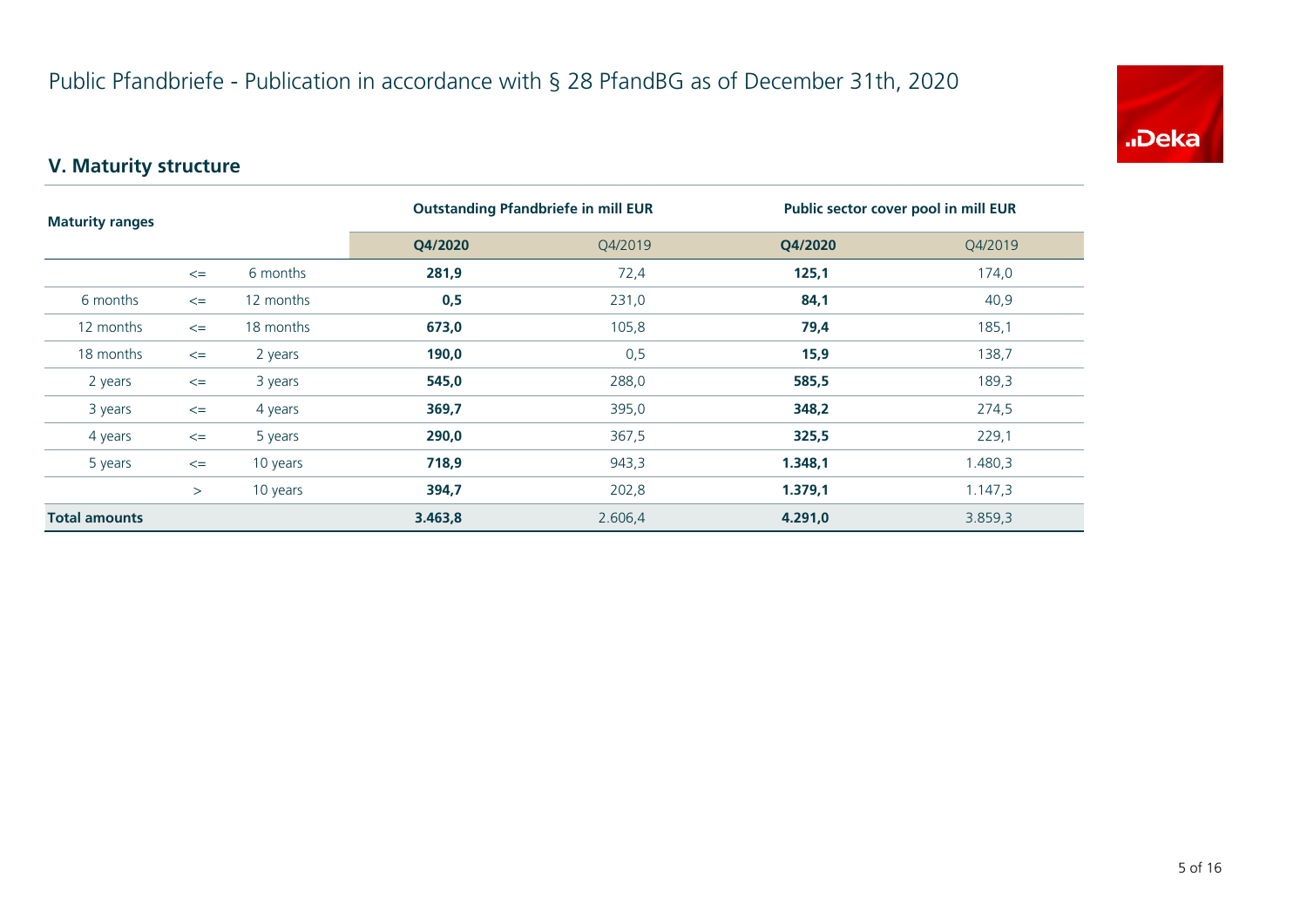

# **VI. Breakdown of cover pool by size**

| Breakdown of cover pool by size (in mill EUR)                        |                                |              |              |         |         |
|----------------------------------------------------------------------|--------------------------------|--------------|--------------|---------|---------|
|                                                                      |                                |              | O4/2020      | Q4/2019 |         |
| Regular cover                                                        |                                | $\leq$       | 10 mill EUR  | 107.2   | 107,9   |
| according to § 20 para. 1 PfandBG                                    |                                |              |              |         |         |
| Regular cover                                                        | 10 mill EUR $\le$ 100 mill EUR |              |              | 1.787,1 | 1.809,4 |
| according to $\S$ 20 para. 1 PfandBG                                 |                                |              |              |         |         |
| Regular cover                                                        |                                | $\mathbf{v}$ | 100 mill FUR | 2.396.6 | 1.942.0 |
| according to $\S$ 20 para. 1 PfandBG                                 |                                |              |              |         |         |
| <b>Amounts</b>                                                       |                                |              |              | 4.291.0 | 3.859,3 |
| Additional cover pool assets<br>according to $\S$ 20 para. 2 PfandBG |                                |              |              | 0,0     | 0,0     |
| <b>Total amounts</b>                                                 |                                |              |              | 4.291,0 | 3.859,3 |

### **VII. Fixed-interest rate assets**

| Total amounts of fixed-interest assets (nominal and<br>percentage values) | <b>Total amounts in mill EUR</b> |         | thereof: Nominal value of fixed<br>interest assets |         | thereof: Percentage of fixed<br>interest assets |         |
|---------------------------------------------------------------------------|----------------------------------|---------|----------------------------------------------------|---------|-------------------------------------------------|---------|
|                                                                           | O4/2020                          | 04/2019 | O4/2020                                            | O4/2019 | O4/2020                                         | O4/2019 |
| Outstanding Pfandbriefe                                                   | 3.463.8                          | 2.606.4 | 3.463.8                                            | 2.428.3 | 100.0 $%$                                       | 93,2 %  |
| Public sector cover pool                                                  | 4.291.0                          | 3.859.3 | 3.034.0                                            | 2.948.9 | 70.7 %                                          | 76.4 %  |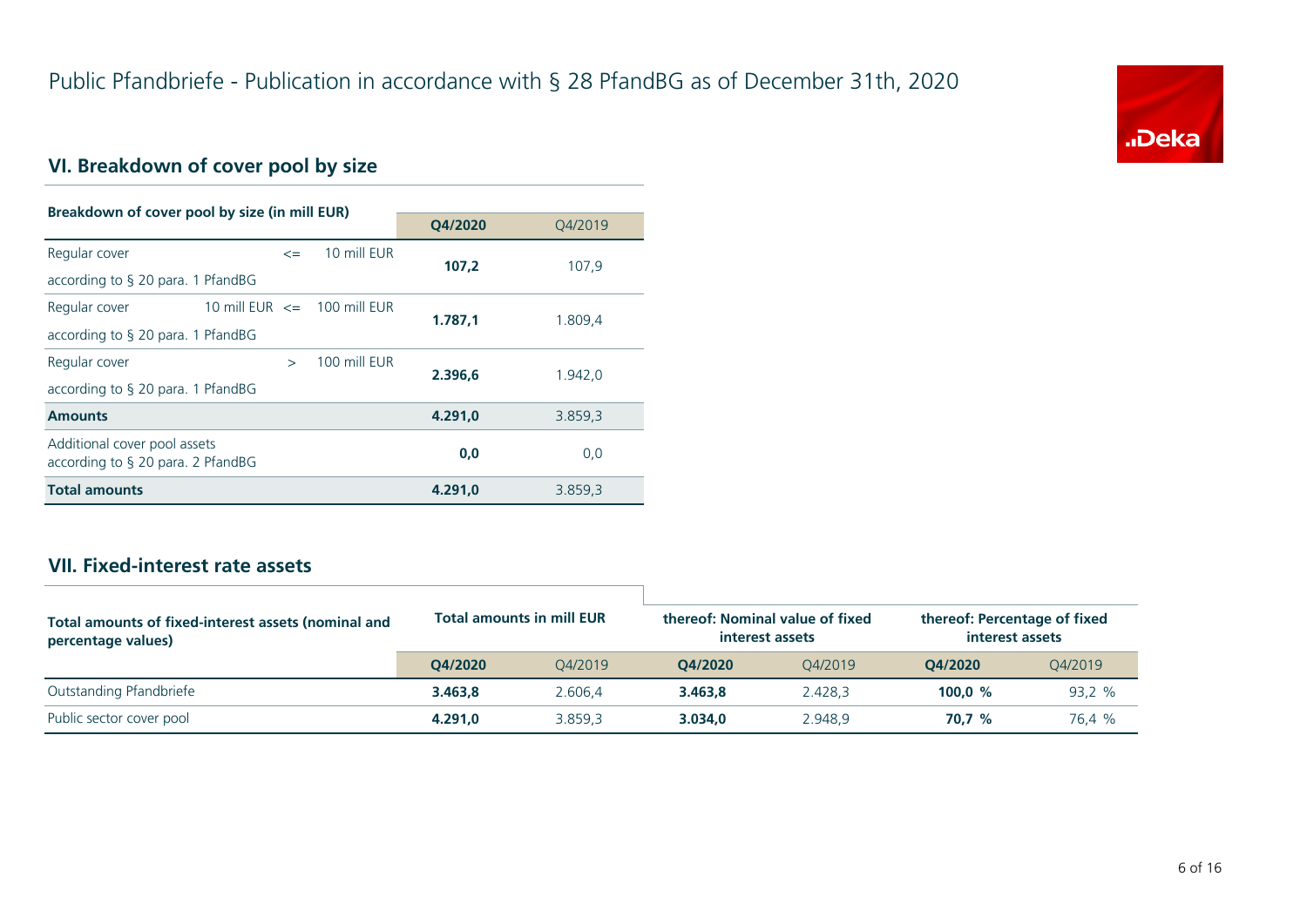

#### **VIII. Additional cover pool assets**

| <b>Additional cover pool assets</b>                                             |         | <b>Total amounts in mill EUR</b> |         |                                                                                               |
|---------------------------------------------------------------------------------|---------|----------------------------------|---------|-----------------------------------------------------------------------------------------------|
| according to § 20 para. 2 PfandBG                                               | Q4/2020 | Q4/2019                          |         |                                                                                               |
|                                                                                 | 0,0     | 0,0                              |         |                                                                                               |
|                                                                                 |         |                                  |         |                                                                                               |
| Thereof additional cover pool assets                                            |         | <b>Total amounts in mill EUR</b> |         |                                                                                               |
| according to § 20 para. 2 no. 1 PfandBG                                         | Q4/2020 | Q4/2019                          |         |                                                                                               |
|                                                                                 | 0,0     | 0,0                              |         |                                                                                               |
|                                                                                 |         |                                  |         |                                                                                               |
| Thereof additional cover pool assets<br>according to § 20 para. 2 no. 2 PfandBG |         | <b>Total amounts in mill EUR</b> |         | thereof: Exposure in covered bonds<br>according to Article 129 Regulation<br>(EU) No 575/2013 |
| Code<br>based in<br>$(*)$                                                       | Q4/2020 | Q4/2019                          | Q4/2020 | Q4/2019                                                                                       |
|                                                                                 | 0,0     | 0,0                              | 0,0     | 0,0                                                                                           |

| Information according to $\S$ 28                                    | <b>Total amounts in mill EUR</b> |         |  |  |
|---------------------------------------------------------------------|----------------------------------|---------|--|--|
| para. 1 no. 8 PfandBG                                               | O4/2020                          | 04/2019 |  |  |
| Cover pool assets that exceed the limits of<br>§ 20 para. 2 PfandBG | 0.0                              | 0.0     |  |  |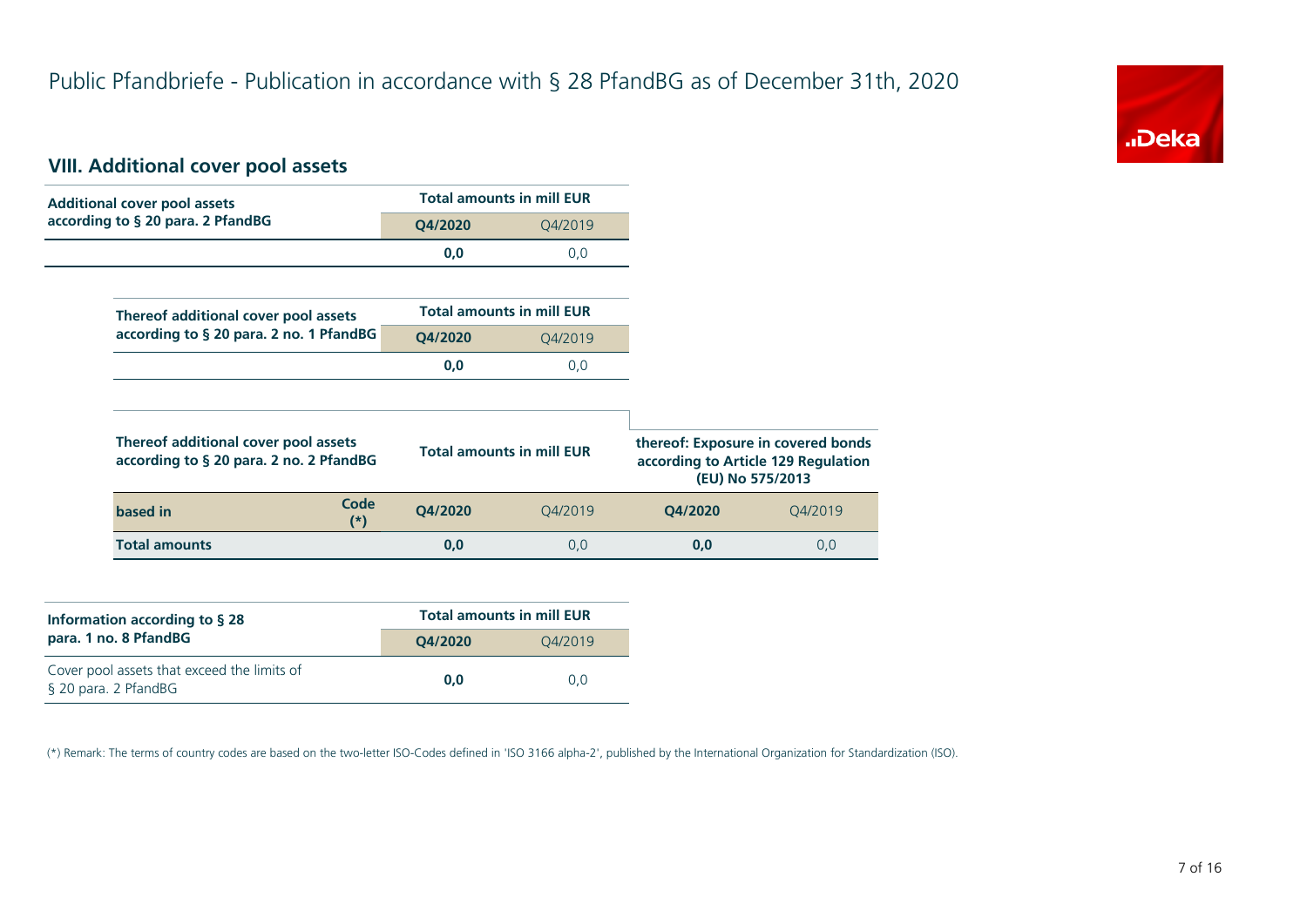# "Deka

#### **IX. Distribution of cover pool assets Regular cover (incl. statutory overcollateralization) in mill EUR**

| Country of registration/residence of                    |               |         |           |         |                             |         |                          |         |                      |         |                      |                     |                     |
|---------------------------------------------------------|---------------|---------|-----------|---------|-----------------------------|---------|--------------------------|---------|----------------------|---------|----------------------|---------------------|---------------------|
| the respective borrower or<br>guaranteeing body         |               |         | Sovereign |         | <b>Regional Authorities</b> |         | <b>Local Authorities</b> |         | <b>Other debtors</b> |         | <b>Total amounts</b> | thereof: Guarantees | of export promotion |
| <b>Country</b>                                          | Code<br>$(*)$ | Q4/2020 | Q4/2019   | Q4/2020 | Q4/2019                     | Q4/2020 | Q4/2019                  | Q4/2020 | Q4/2019              | Q4/2020 | Q4/2019              | Q4/2020             | Q4/2019             |
| Germany                                                 | DE            | 151,7   | 193,2     | 640,3   | 338,7                       | 2.016,2 | 1.377,0                  | 737,8   | 973,9                | 3.546,0 | 2.882,8              | 151,7               | 193,2               |
| Denmark                                                 | DK            | 0,0     | 0,0       | 0,0     | 0,0                         | 0,0     | 0,0                      | 70,7    | 46,8                 | 70,7    | 46,8                 | 70,7                | 46,8                |
| France                                                  | <b>FR</b>     | 0,0     | 14,2      | 0,0     | 0,0                         | 0,0     | 0,0                      | 0,0     | 0,0                  | 0,0     | 14,2                 | 0,0                 | 14,2                |
| Canada                                                  | CA            | 0,0     | 0,0       | 20,0    | 67,1                        | 0,0     | 0,0                      | 0,0     | 0,0                  | 20,0    | 67,1                 | 0,0                 | 0,0                 |
| Latvia                                                  | LV            | 0,0     | 0,0       | 0,0     | 0,0                         | 104,7   | 88,7                     | 0,0     | 0,0                  | 104,7   | 88,7                 | 0,0                 | 0,0                 |
| Netherlands                                             | <b>NL</b>     | 147,0   | 157,7     | 0,0     | 0,0                         | 0,0     | 0,0                      | 0,0     | 0,0                  | 147,0   | 157,7                | 147,0               | 157,7               |
| Norway                                                  | <b>NO</b>     | 50,0    | 62,5      | 0,0     | 0,0                         | 0,0     | 0,0                      | 0,0     | 0,0                  | 50,0    | 62,5                 | 50,0                | 62,5                |
| Poland                                                  | PL            | 0,0     | 50,0      | 0,0     | 0,0                         | 0,0     | 0,0                      | 0,0     | 0,0                  | 0,0     | 50,0                 | 0,0                 | 0,0                 |
| United States of America                                | <b>US</b>     | 100,4   | 171,5     | 0,0     | 0,0                         | 0,0     | 0,0                      | 0,0     | 0,0                  | 100,4   | 171,5                | 100,4               | 171,5               |
| United Kingdom of Great Britain<br>and Northern Ireland | <b>GB</b>     | 252,2   | 318,0     | 0,0     | 0,0                         | 0,0     | 0,0                      | 0,0     | 0,0                  | 252,2   | 318,0                | 252,2               | 318,0               |
| <b>Amounts</b>                                          |               | 701,3   | 967,1     | 660,3   | 405,8                       | 2.120,8 | 1.465,8                  | 808,5   | 1.020,7              | 4.291,0 | 3.859,3              | 771,9               | 963,9               |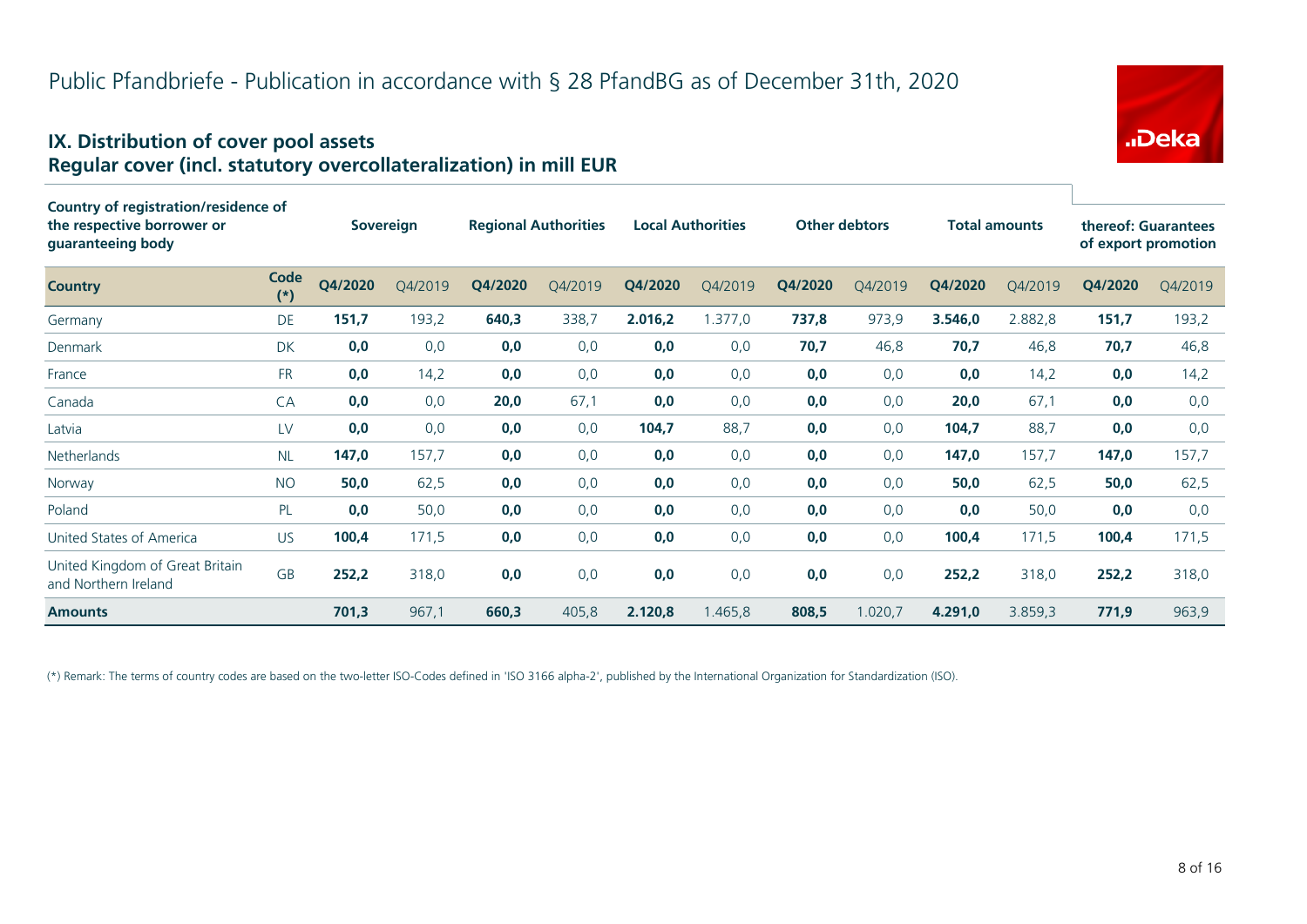

#### **X. Distribution of cover pool assets (amounts directly owed) Regular cover (incl. statutory overcollateralization) in mill EUR**

| Country of registration/residence of<br>the respective borrower |               | <b>Sovereign</b> |         | <b>Regional Authorities</b> |         | <b>Local Authorities</b> |         | <b>Other debtors</b> |         | <b>Total amounts</b> |         |
|-----------------------------------------------------------------|---------------|------------------|---------|-----------------------------|---------|--------------------------|---------|----------------------|---------|----------------------|---------|
| <b>Country</b>                                                  | Code<br>$(*)$ | O4/2020          | O4/2019 | Q4/2020                     | O4/2019 | Q4/2020                  | Q4/2019 | Q4/2020              | O4/2019 | O4/2020              | 04/2019 |
| Germany                                                         | DE            | 0,0              | 0,0     | 640,3                       | 298,7   | 2.015.9                  | .376.5  | 737,8                | 973,9   | 3.394.1              | 2.649,0 |
| Canada                                                          | CA            | 0,0              | 0,0     | 11,9                        | 58,2    | 0,0                      | 0,0     | 0,0                  | 0,0     | 11,9                 | 58,2    |
| Latvia                                                          | LV            | 0,0              | 0,0     | 0,0                         | 0,0     | 104,7                    | 88,7    | 0,0                  | 0,0     | 104,7                | 88,7    |
| Poland                                                          | PL            | 0,0              | 50,0    | 0,0                         | 0,0     | 0,0                      | 0,0     | 0,0                  | 0,0     | 0,0                  | 50,0    |
| <b>Amounts</b>                                                  |               | 0,0              | 50,0    | 652,2                       | 356,9   | 2.120.6                  | 1.465,2 | 737,8                | 973,9   | 3.510.6              | 2.845,9 |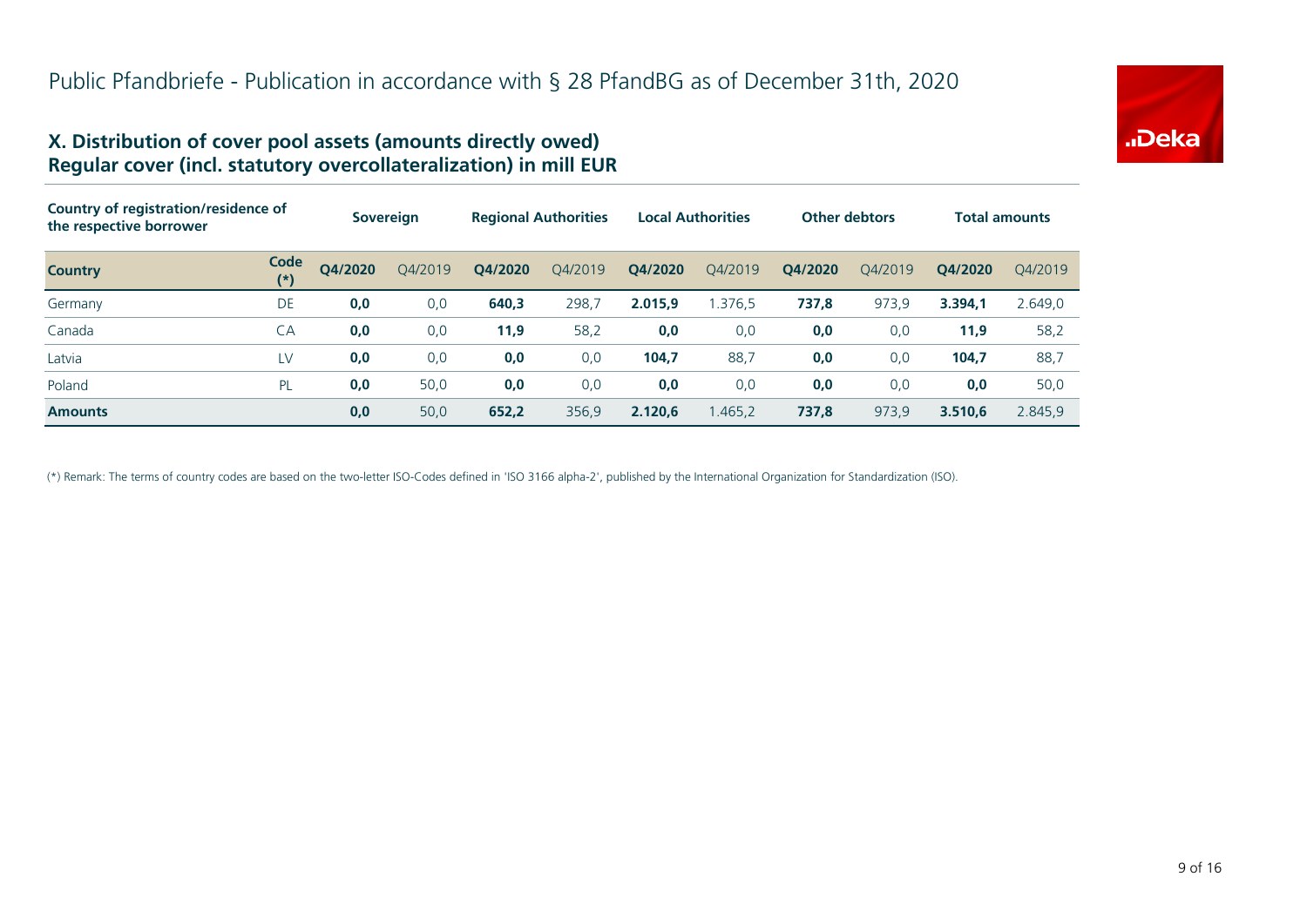

#### **XI. Distribution of cover pool assets (guaranteed amounts) Regular cover (incl. statutory overcollateralization) in mill EUR**

| Country of registration/residence of<br>the quaranteeing body |               | <b>Sovereign</b> |         | <b>Regional Authorities</b> |         | <b>Local Authorities</b> |         | <b>Other debtors</b> |         | <b>Total amounts</b> |         |
|---------------------------------------------------------------|---------------|------------------|---------|-----------------------------|---------|--------------------------|---------|----------------------|---------|----------------------|---------|
| <b>Country</b>                                                | Code<br>$(*)$ | Q4/2020          | Q4/2019 | Q4/2020                     | Q4/2019 | Q4/2020                  | Q4/2019 | Q4/2020              | Q4/2019 | Q4/2020              | Q4/2019 |
| Germany                                                       | <b>DE</b>     | 151,7            | 193,2   | 0,0                         | 40,0    | 0,2                      | 0,6     | 0,0                  | 0,0     | 151,9                | 233,8   |
| Denmark                                                       | DK            | 0,0              | 0,0     | 0,0                         | 0,0     | 0,0                      | 0,0     | 70,7                 | 46,8    | 70,7                 | 46,8    |
| France                                                        | <b>FR</b>     | 0,0              | 14,2    | 0,0                         | 0,0     | 0,0                      | 0,0     | 0,0                  | 0,0     | 0,0                  | 14,2    |
| Canada                                                        | CA            | 0,0              | 0,0     | 8,1                         | 8,9     | 0,0                      | 0,0     | 0,0                  | 0,0     | 8,1                  | 8,9     |
| <b>Netherlands</b>                                            | <b>NL</b>     | 147,0            | 157,7   | 0,0                         | 0,0     | 0,0                      | 0,0     | 0,0                  | 0,0     | 147,0                | 157,7   |
| Norway                                                        | <b>NO</b>     | 50,0             | 62,5    | 0,0                         | 0,0     | 0,0                      | 0,0     | 0,0                  | 0,0     | 50,0                 | 62,5    |
| United States of America                                      | <b>US</b>     | 100,4            | 171,5   | 0,0                         | 0,0     | 0,0                      | 0,0     | 0,0                  | 0,0     | 100,4                | 171,5   |
| United Kingdom of Great Britain<br>and Northern Ireland       | <b>GB</b>     | 252,2            | 318,0   | 0,0                         | 0,0     | 0,0                      | 0,0     | 0,0                  | 0,0     | 252,2                | 318,0   |
| <b>Amounts</b>                                                |               | 701,3            | 917,1   | 8,1                         | 48,9    | 0,2                      | 0,6     | 70,7                 | 46,8    | 780,3                | 1.013,4 |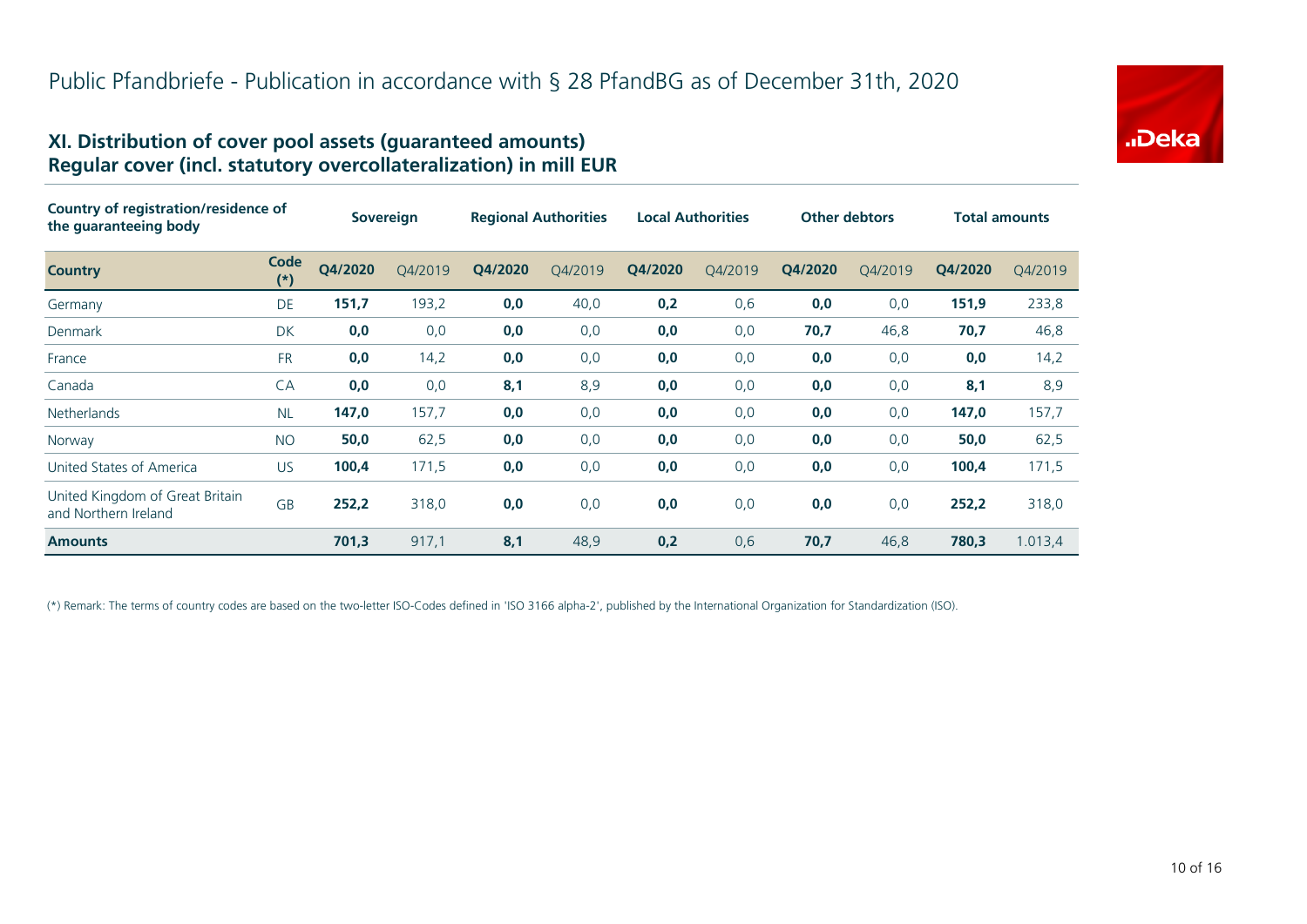# **XII. Distribution of cover pool assets (guarantees for reasons of export promotion) Regular cover in mill EUR**

| Country of registration/residence of<br>the quaranteeing body |               |         | <b>Total amounts</b> |         | thereof: Sovereign | thereof: Other<br>debtors |         |  |
|---------------------------------------------------------------|---------------|---------|----------------------|---------|--------------------|---------------------------|---------|--|
| <b>Country</b>                                                | Code<br>$(*)$ | O4/2020 | O4/2019              | O4/2020 | O4/2019            | Q4/2020                   | Q4/2019 |  |
| Germany                                                       | DE            | 151,7   | 193,2                | 151,7   | 193,2              | 0,0                       | 0,0     |  |
| Denmark                                                       | <b>DK</b>     | 70,7    | 46,8                 | 0,0     | 0,0                | 70,7                      | 46,8    |  |
| France                                                        | <b>FR</b>     | 0,0     | 14,2                 | 0,0     | 14,2               | 0,0                       | 0,0     |  |
| <b>Netherlands</b>                                            | <b>NL</b>     | 147,0   | 157,7                | 147,0   | 157,7              | 0,0                       | 0,0     |  |
| Norway                                                        | <b>NO</b>     | 50,0    | 62,5                 | 50,0    | 62,5               | 0,0                       | 0,0     |  |
| United States of America                                      | <b>US</b>     | 100,4   | 171,5                | 100,4   | 171,5              | 0,0                       | 0,0     |  |
| United Kingdom of Great Britain<br>and Northern Ireland       | GB            | 252,2   | 318,0                | 252.2   | 318,0              | 0,0                       | 0,0     |  |
| <b>Amounts</b>                                                |               | 771,9   | 963,9                | 701,3   | 917,1              | 70,7                      | 46,8    |  |

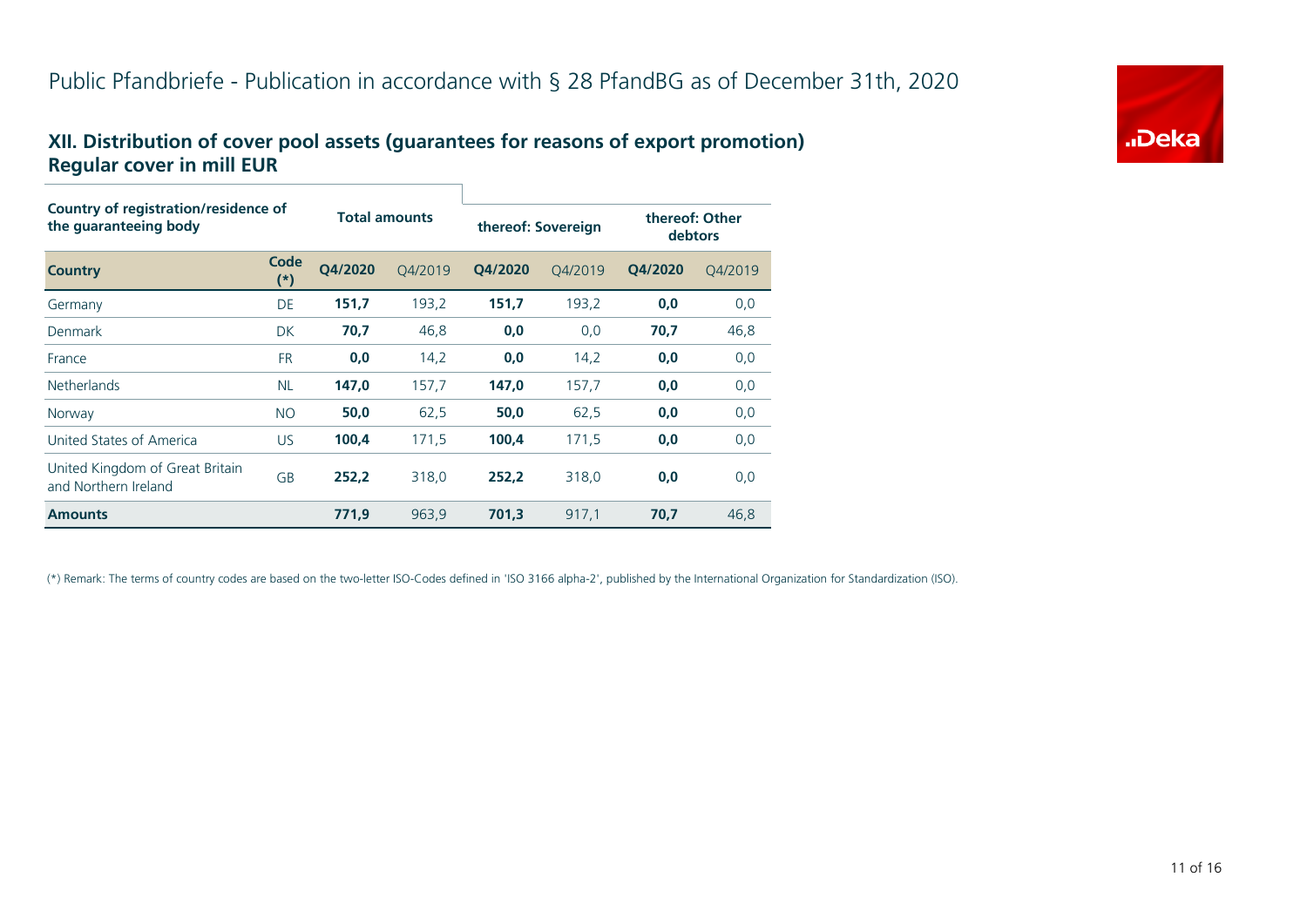

# **XIII. Debts in arrears > 90 Days (in mill EUR)**

| Country of registration/residence of<br>the respective borrower or<br>guaranteeing body |               | <b>Total amounts</b> |         |         | thereof: Sovereign |         | thereof: Regional<br><b>Authorities</b> |         | thereof: Local<br><b>Authorities</b> |         | thereof: Other<br>debtors |  |
|-----------------------------------------------------------------------------------------|---------------|----------------------|---------|---------|--------------------|---------|-----------------------------------------|---------|--------------------------------------|---------|---------------------------|--|
| <b>Country</b>                                                                          | Code<br>$(*)$ | Q4/2020              | Q4/2019 | Q4/2020 | Q4/2019            | Q4/2020 | Q4/2019                                 | Q4/2020 | Q4/2019                              | Q4/2020 | Q4/2019                   |  |
| Germany                                                                                 | DE            | 0,0                  | 0,0     | 0,0     | 0,0                | 0,0     | 0,0                                     | 0,0     | 0,0                                  | 0,0     | 0,0                       |  |
| Denmark                                                                                 | <b>DK</b>     | 0,0                  | 0,0     | 0,0     | 0,0                | 0,0     | 0,0                                     | 0,0     | 0,0                                  | 0,0     | 0,0                       |  |
| France                                                                                  | <b>FR</b>     | 0,0                  | 0,0     | 0,0     | 0,0                | 0,0     | 0,0                                     | 0,0     | 0,0                                  | 0,0     | 0,0                       |  |
| Canada                                                                                  | CA            | 0,0                  | 0,0     | 0,0     | 0,0                | 0,0     | 0,0                                     | 0,0     | 0,0                                  | 0,0     | 0,0                       |  |
| Latvia                                                                                  | LV            | 0,0                  | 0,0     | 0,0     | 0,0                | 0,0     | 0,0                                     | 0,0     | 0,0                                  | 0,0     | 0,0                       |  |
| <b>Netherlands</b>                                                                      | <b>NL</b>     | 0,0                  | 0,0     | 0,0     | 0,0                | 0,0     | 0,0                                     | 0,0     | 0,0                                  | 0,0     | 0,0                       |  |
| Norway                                                                                  | <b>NO</b>     | 0,0                  | 0,0     | 0,0     | 0,0                | 0,0     | 0,0                                     | 0,0     | 0,0                                  | 0,0     | 0,0                       |  |
| Poland                                                                                  | PL            | 0,0                  | 0,0     | 0,0     | 0,0                | 0,0     | 0,0                                     | 0,0     | 0,0                                  | 0,0     | 0,0                       |  |
| United States of America                                                                | US.           | 0,0                  | 0,0     | 0,0     | 0,0                | 0,0     | 0,0                                     | 0,0     | 0,0                                  | 0,0     | 0,0                       |  |
| United Kingdom of Great Britain<br>and Northern Ireland                                 | GB            | 0,0                  | 0,0     | 0,0     | 0,0                | 0,0     | 0,0                                     | 0,0     | 0,0                                  | 0,0     | 0,0                       |  |
| <b>Amounts</b>                                                                          |               | 0,0                  | 0,0     | 0,0     | 0,0                | 0,0     | 0,0                                     | 0,0     | 0,0                                  | 0,0     | 0,0                       |  |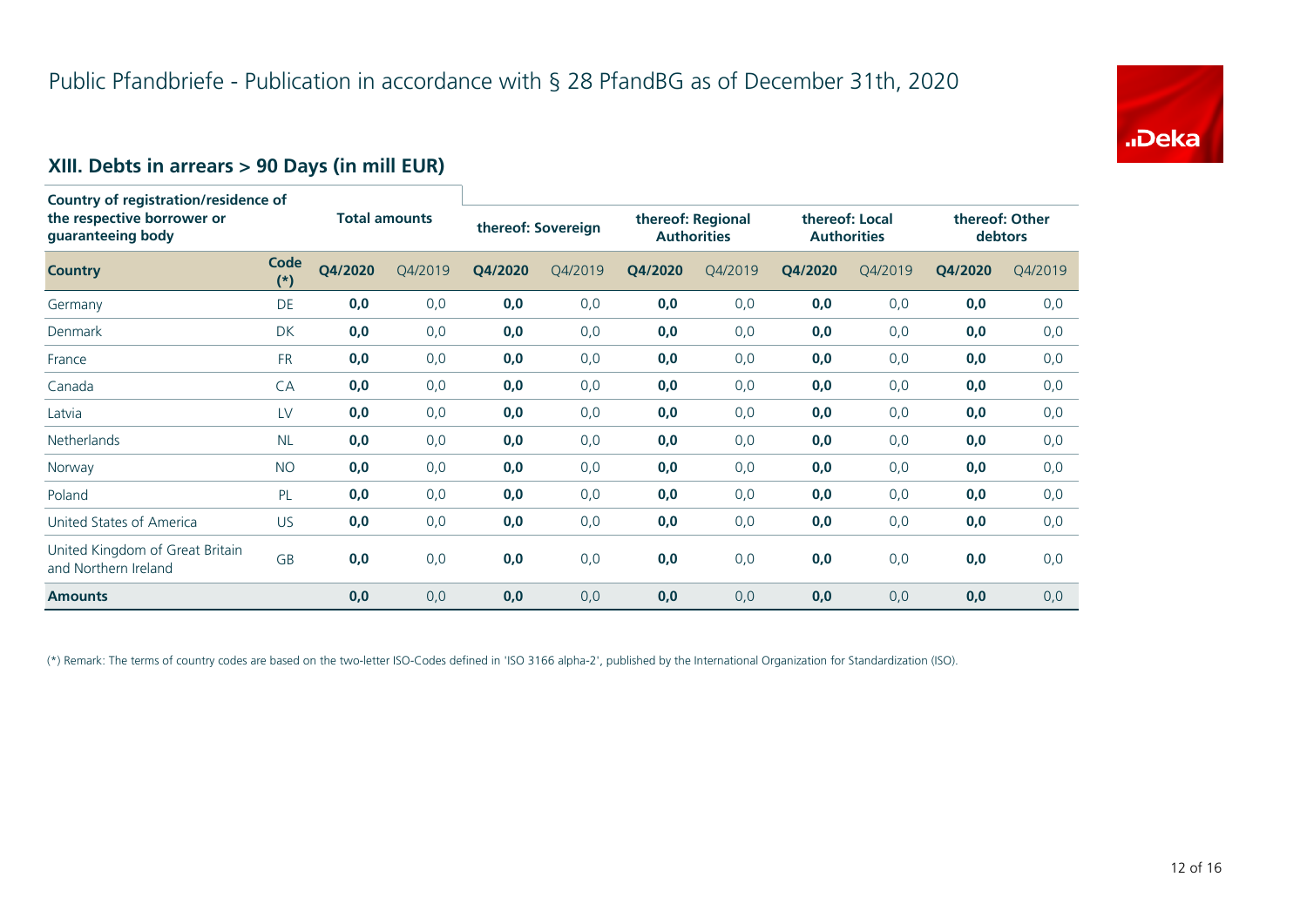

#### **XIV. Total amounts of nonperforming assets, if at least 5% of each individual claim are non performing (in mill EUR)**

| Country of registration/residence of                    |               |                      |         |                    |         |         |                                         |         |                                      |         |                           |  |
|---------------------------------------------------------|---------------|----------------------|---------|--------------------|---------|---------|-----------------------------------------|---------|--------------------------------------|---------|---------------------------|--|
| the respective borrower or<br>guaranteeing body         |               | <b>Total amounts</b> |         | thereof: Sovereign |         |         | thereof: Regional<br><b>Authorities</b> |         | thereof: Local<br><b>Authorities</b> |         | thereof: Other<br>debtors |  |
| <b>Country</b>                                          | Code<br>$(*)$ | Q4/2020              | Q4/2019 | Q4/2020            | Q4/2019 | Q4/2020 | Q4/2019                                 | Q4/2020 | Q4/2019                              | Q4/2020 | Q4/2019                   |  |
| Germany                                                 | DE            | 0,0                  | 0,0     | 0,0                | 0,0     | 0,0     | 0,0                                     | 0,0     | 0,0                                  | 0,0     | 0,0                       |  |
| Denmark                                                 | <b>DK</b>     | 0,0                  | 0,0     | 0,0                | 0,0     | 0,0     | 0,0                                     | 0,0     | 0,0                                  | 0,0     | 0,0                       |  |
| France                                                  | <b>FR</b>     | 0,0                  | 0,0     | 0,0                | 0,0     | 0,0     | 0, 0                                    | 0,0     | 0,0                                  | 0,0     | 0,0                       |  |
| Canada                                                  | CA            | 0,0                  | 0,0     | 0,0                | 0,0     | 0,0     | 0,0                                     | 0,0     | 0,0                                  | 0,0     | 0,0                       |  |
| Latvia                                                  | LV            | 0,0                  | 0,0     | 0,0                | 0,0     | 0,0     | 0,0                                     | 0,0     | 0,0                                  | 0,0     | 0,0                       |  |
| <b>Netherlands</b>                                      | <b>NL</b>     | 0,0                  | 0,0     | 0,0                | 0,0     | 0,0     | 0,0                                     | 0,0     | 0,0                                  | 0,0     | 0,0                       |  |
| Norway                                                  | <b>NO</b>     | 0,0                  | 0,0     | 0,0                | 0,0     | 0,0     | 0,0                                     | 0,0     | 0,0                                  | 0,0     | 0,0                       |  |
| Poland                                                  | PL            | 0,0                  | 0,0     | 0,0                | 0,0     | 0,0     | 0, 0                                    | 0,0     | 0,0                                  | 0,0     | 0,0                       |  |
| United States of America                                | <b>US</b>     | 0,0                  | 0,0     | 0,0                | 0,0     | 0,0     | 0,0                                     | 0,0     | 0,0                                  | 0,0     | 0,0                       |  |
| United Kingdom of Great Britain<br>and Northern Ireland | GB            | 0,0                  | 0,0     | 0,0                | 0,0     | 0,0     | 0,0                                     | 0,0     | 0,0                                  | 0,0     | 0,0                       |  |
| <b>Amounts</b>                                          |               | 0,0                  | 0,0     | 0,0                | 0,0     | 0,0     | 0,0                                     | 0,0     | 0,0                                  | 0,0     | 0,0                       |  |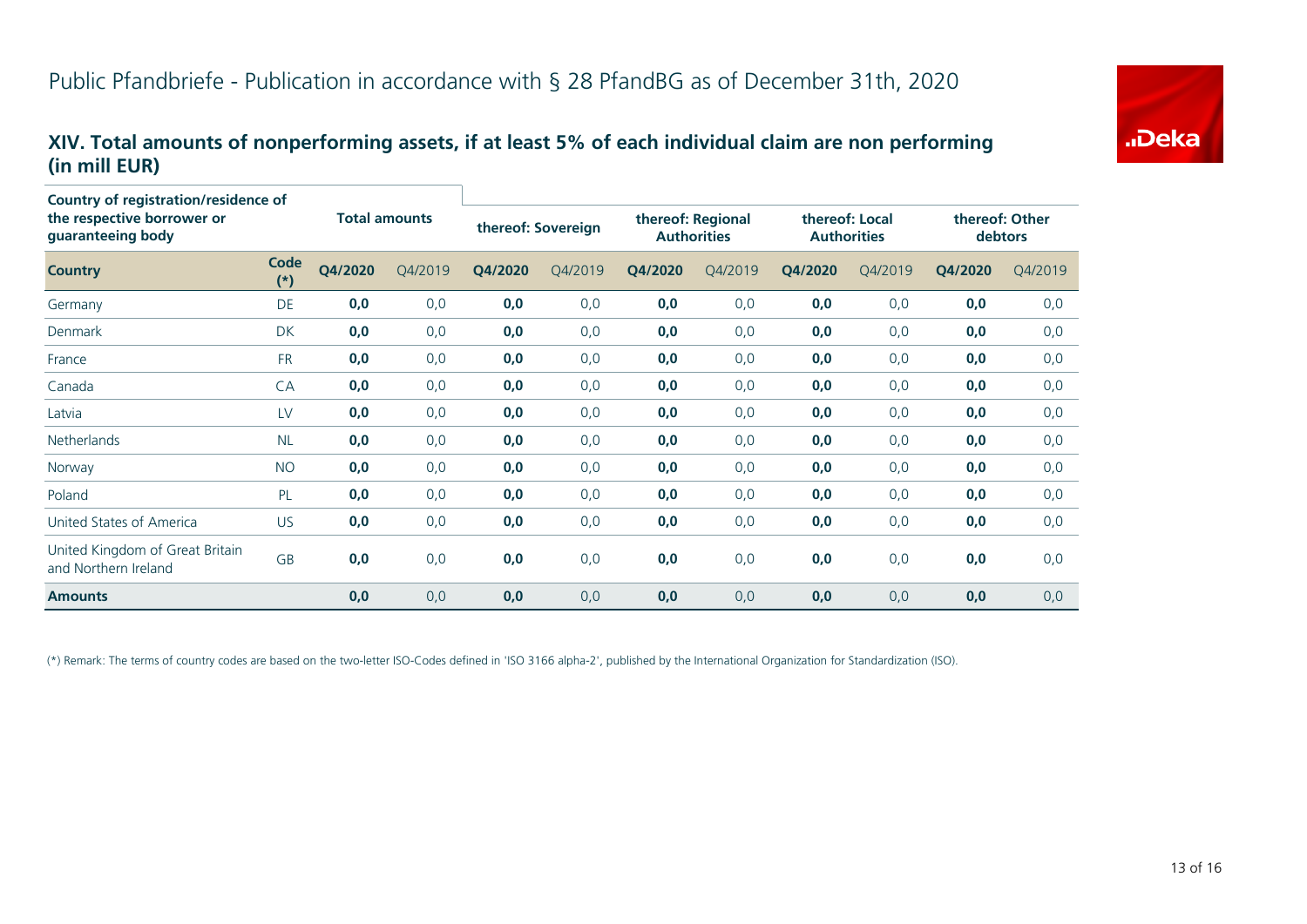# "Deka

# **I. Additional voluntary information about the cover pool**

|                                    |             | Q4/2020 |
|------------------------------------|-------------|---------|
| WAL of cover pool (Total)          | in years    | 6,3     |
| Part of ECB elligble securities    | in mill EUR | 620,0   |
| Overcollateralisation by law (npv) | in $%$      | 2,0     |

| <b>Currency Exposure (nominal)</b> | in mill EUR | Q4/2020 |
|------------------------------------|-------------|---------|
| <b>EUR</b>                         |             | 4.171,1 |
| <b>USD</b>                         |             | 119,9   |

| <b>Current Rating of Pfandbrief (according to Rating Agency)</b> | O4/2020 |
|------------------------------------------------------------------|---------|
| Moody's                                                          | Aaa     |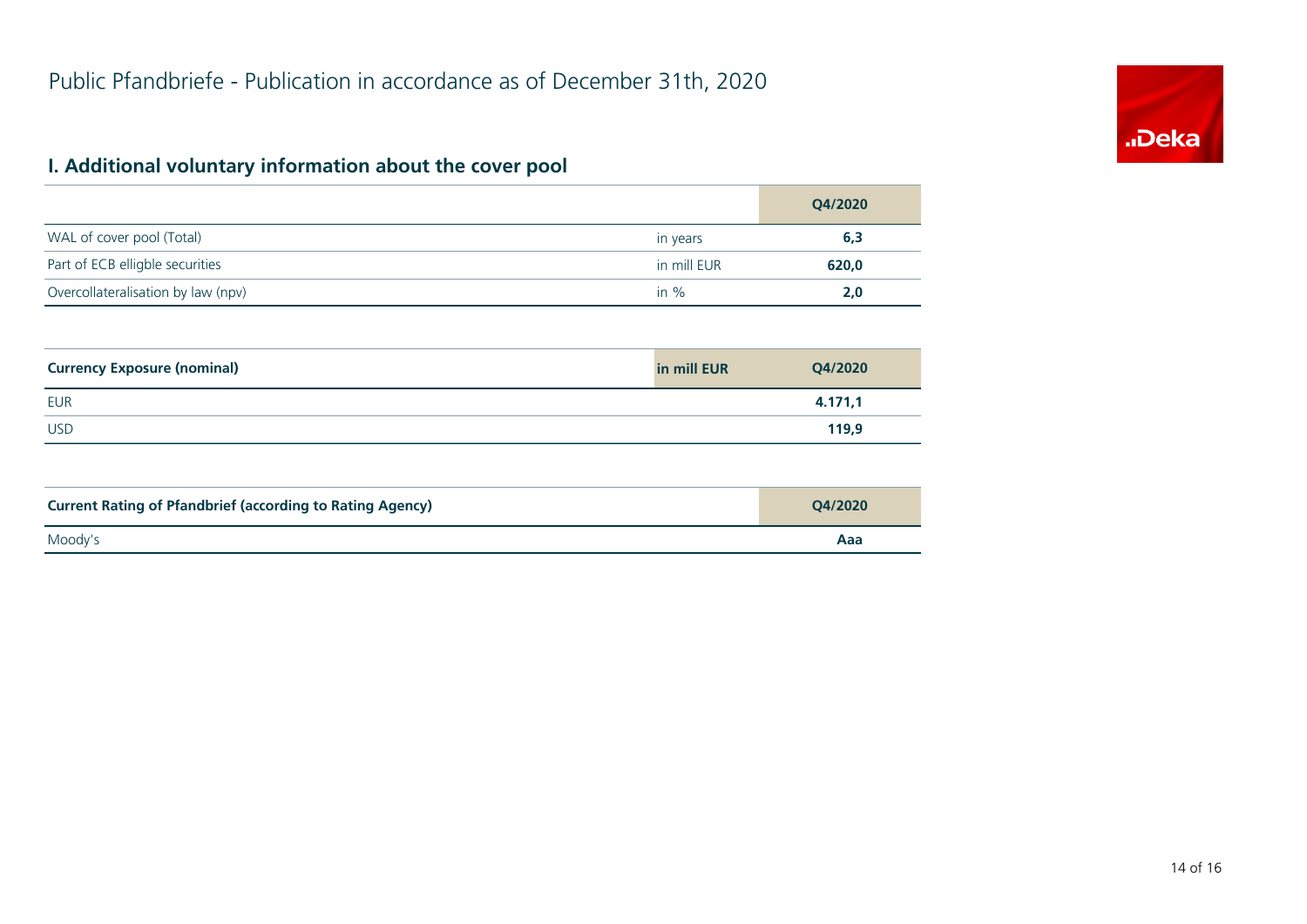# "Deka

# **I. Additional voluntary information about the cover pool**

| Breakdown of claims agianst centralbanks and banks<br>according to section 25 para 1 no. 5 by Credit Quality Step | in mill EUR | O4/2020 |
|-------------------------------------------------------------------------------------------------------------------|-------------|---------|
| Credit Quality Step 1                                                                                             |             | 0.0     |
| Credit Quality Step 2                                                                                             |             | 0.0     |

| Loans $(*)$                                               |             | Q4/2020 |
|-----------------------------------------------------------|-------------|---------|
| Number of loans                                           |             | 249     |
| Number of borrowers                                       |             | 85      |
| Total amount of loans granted to the 10 biggest borrowers | in mill EUR | 1.543,4 |
| Total amounts of bonds                                    | in mill EUR | 640,0   |
| Total amounts of loans                                    | in mill EUR | 3.650,9 |

| <b>Derivates</b>                                          |              | Q4/2020   |  |
|-----------------------------------------------------------|--------------|-----------|--|
| Are derivatives included in the cover pool?               | Yes / No     | <b>No</b> |  |
| Dervatives in the cover pool (npv)                        | in mill EUR  | 0,0       |  |
| Type of swaps (I=intra-group, E=external, B=both, N=none) | (I, E, B, N) | N         |  |

(\*) Remark: Only regular cover pool assets are included.